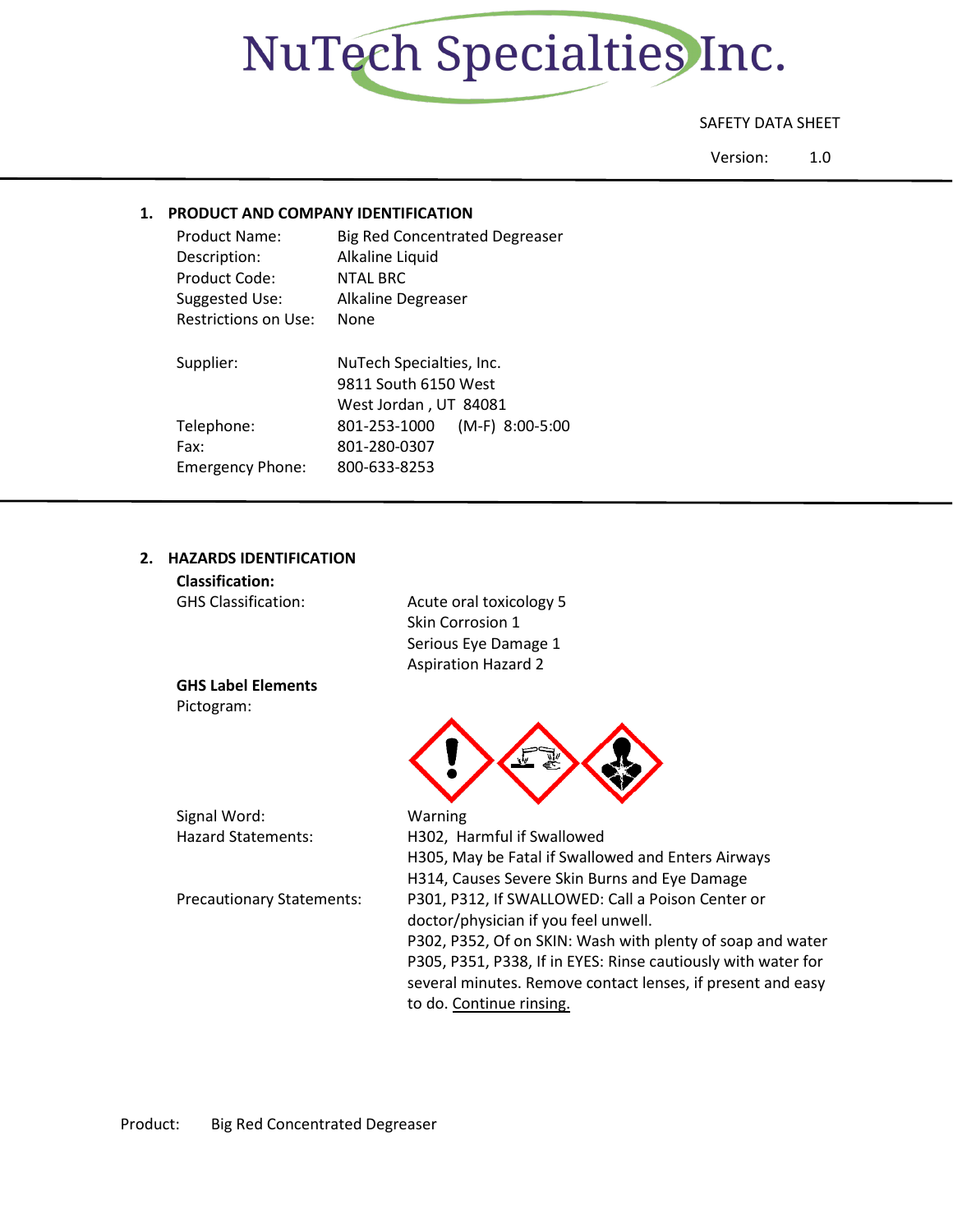



Potential Health Effects: Harmful if ingested or absorbed through skin.

## **3. COMPOSITION/INFORMATION ON INGREDIENTS**

| Component                         | CAS#      | Concentration |
|-----------------------------------|-----------|---------------|
| <b>Hydrated Oxide</b>             | 1310-58-3 | >4%           |
| Diethylene Glycol Monobutyl Ether | 112-34-5  | >5%           |

Synonyms:

## **4. FIRST AID MEASURES**

| If Inhaled:   | Not likely a route of entry                                              |
|---------------|--------------------------------------------------------------------------|
| Skin Contact: | P302, P352, Of on SKIN: Wash with plenty of soap and water               |
|               | Flush skin with plenty of water. Remove contaminated clothing and shoes. |
|               | If irritation persists, consult a physician.                             |
| Eye Contact:  | P305, P351, P338, If in EYES: Rinse cautiously with water for several    |
|               | minutes. Remove contact lenses, if present and easy to do. Continue      |
|               | rinsing.                                                                 |
|               |                                                                          |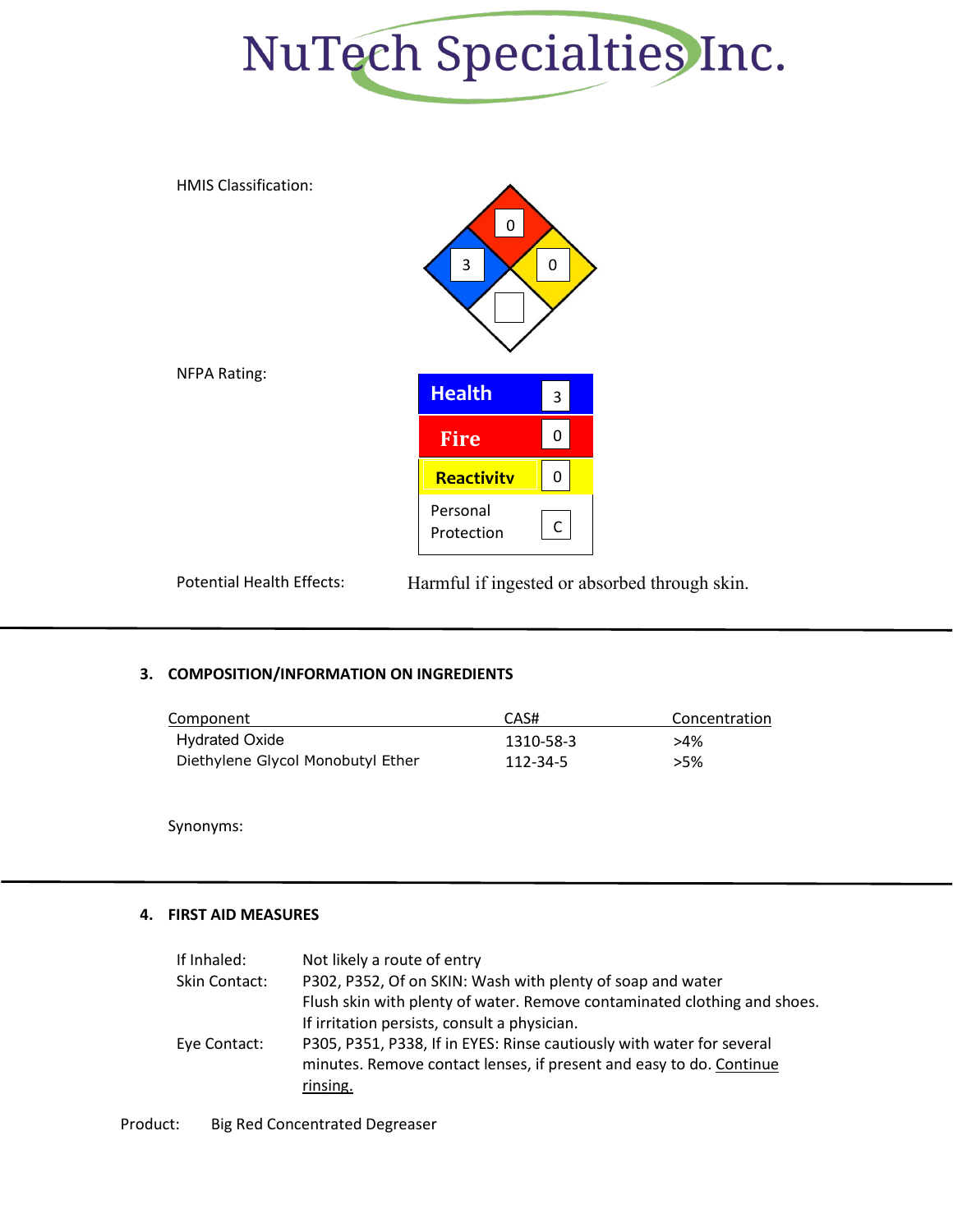

Flush eyes with plenty of water for at least 15 minutes. Remove contact lenses if able to do so. Immediately call a doctor or physician. If Ingested: P301, P330, P331, If SWALLOWED, Rinse mouth. DO NOT INDUCE VOMITING. Do not induce vomiting unless instructed to do so by physician. Never give anything by mouth to an unconscious person. Rinse mouth with water. Consult physician.

## **5. FIREFIGHTING MEASURES**

| <b>Extinguishing Media:</b>                       | Use water-spray, alcohol resistant foam, dry chemical, or<br>carbon dioxide                                                                                       |
|---------------------------------------------------|-------------------------------------------------------------------------------------------------------------------------------------------------------------------|
| <b>Hazardous Combustion Products:</b>             | Firefighting personnel should respond with appropriate<br>protective clothing, firefighting gear, and breathing<br>equipment as trained.                          |
| Special Protective Equipment<br>for Firefighters: | In fire conditions: a complex mixture of airborne solids,<br>liquids, and gases including Carbon Monoxide, Carbon<br>Dioxide, and unidentified organic compounds. |

## **6. ACCIDENTAL RELEASE MEASURES**

| <b>Personal Precautions:</b>      | Use personal protective equipment. Always ensure adequate<br>ventilation.                                           |
|-----------------------------------|---------------------------------------------------------------------------------------------------------------------|
| <b>Environmental Precautions:</b> | Prevent further leakage or spillage if safe to do so. Prevent<br>from entering drains and waterways. Discharge into |
|                                   | environment must be avoided.                                                                                        |
| Containment and Clean Up:         | Soak up with inert absorbent material and dispose of. Keep in<br>suitable, closed containers for disposal.          |

## **7. HANDLING AND STORAGE**

| Safe Handling: | Keep away from flames and hot surfaces. Use personal           |  |  |
|----------------|----------------------------------------------------------------|--|--|
|                | protective equipment. Always ensure adequate ventilation.      |  |  |
| Safe Storage:  | Keep containers tightly closed in a dry well-ventilated place. |  |  |
|                | Containers which are opened must be carefully resealed and     |  |  |
|                | kept upright to prevent leakage. Store away from incompatible  |  |  |
|                | materials. Do not freeze.                                      |  |  |

## **8. EXPOSURE CONTROLS/PERSONAL PROTECTION**

Exposure Limits: Not likely to be above exposure limits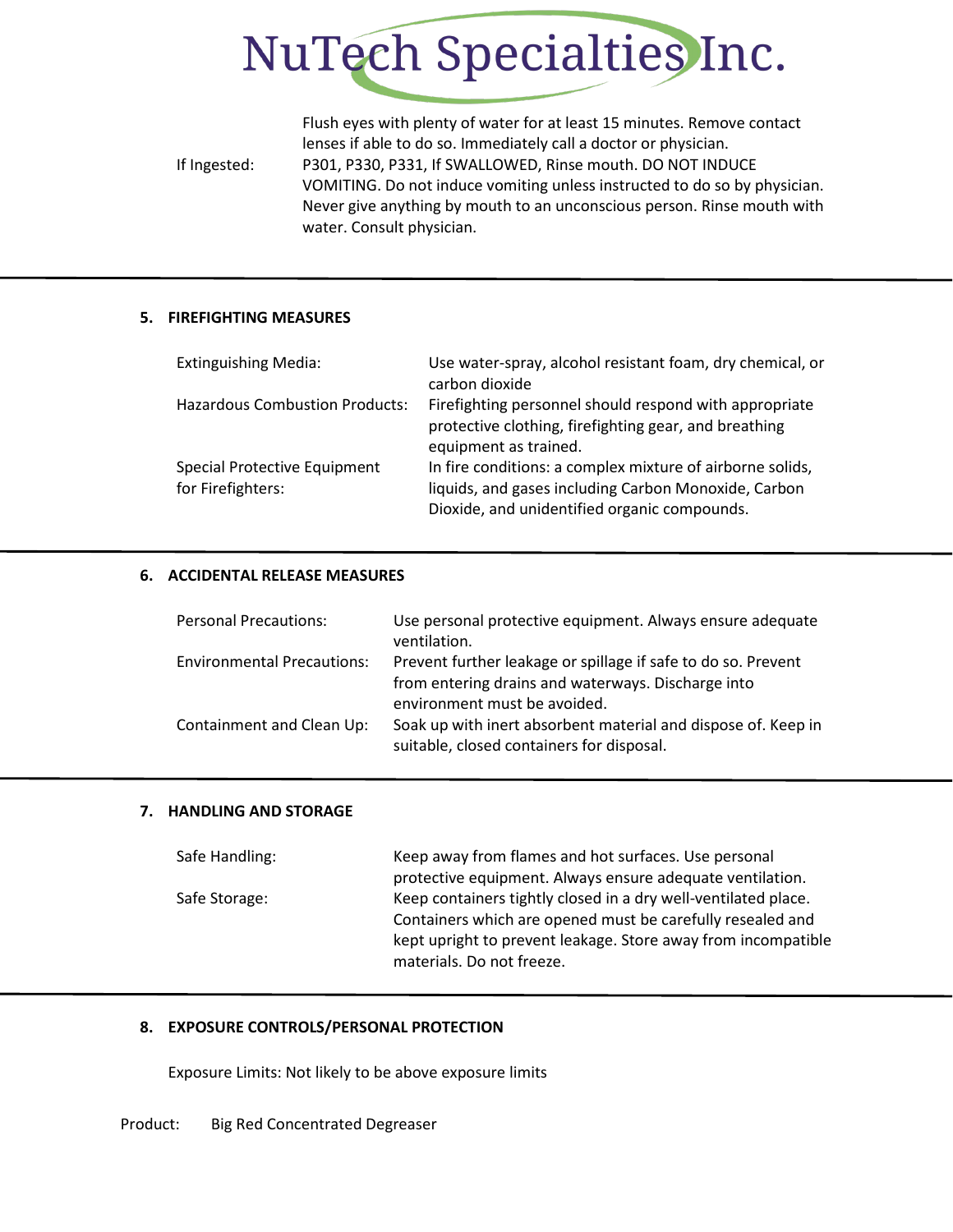# NuTech Specialties Inc.

| Component                                                                                                                                                                                                                  |                                                                                                                                                                                         | <b>CAS Number</b> | <b>Exposure Limit</b> | <b>Basis</b> |
|----------------------------------------------------------------------------------------------------------------------------------------------------------------------------------------------------------------------------|-----------------------------------------------------------------------------------------------------------------------------------------------------------------------------------------|-------------------|-----------------------|--------------|
| None                                                                                                                                                                                                                       |                                                                                                                                                                                         |                   |                       |              |
| <b>General Controls:</b><br>Always ensure adequate ventilation and that working areas contain<br>safety showers and eye wash stations. Handle material in accordance<br>with good industrial hygiene and safety practices. |                                                                                                                                                                                         |                   |                       |              |
| Personal Protective Equipment                                                                                                                                                                                              |                                                                                                                                                                                         |                   |                       |              |
| Tightly fitting safety glasses or goggles should be sufficient. Have<br>Eye Protection:<br>eye-wash stations available where eye contact can occur.                                                                        |                                                                                                                                                                                         |                   |                       |              |
| Hand Protection:                                                                                                                                                                                                           | Handle with chemical resistant gloves. Gloves must be inspected<br>prior to use. Wash and dry hands after use.                                                                          |                   |                       |              |
| Skin Protection:                                                                                                                                                                                                           | Wear long sleeves, a chemical apron, or other protective clothing<br>to prevent skin contact. Safety showers should be located in work<br>area where skin contact can occur.            |                   |                       |              |
| <b>Respiratory Protection:</b>                                                                                                                                                                                             | Where risk assessment shows air-purifying respirators are<br>appropriate, use a NIOSH-approved full face respirator with<br>appropriate cartridges. Always ensure adequate ventilation. |                   |                       |              |

## 9. **PHYSICAL AND CHEMICAL PROPERTIES**

| <b>Physical State:</b>         | <b>Red Liquid</b>    |
|--------------------------------|----------------------|
| Color:                         | Red                  |
| Odor:                          | Pungent              |
| Odor Threshold:                | N/A                  |
| pH:                            | 13                   |
| Melting/Freezing Point:        | $32^\circ$ F         |
| <b>Boiling Point:</b>          | $212^{\circ}$ F      |
| Flash Point:                   | None                 |
| <b>Evaporation Rate:</b>       | N/A                  |
| Flammability (Solid, Gas):     | None                 |
| Flammability/Explosion Limits: | None                 |
| Vapor Pressure @ 20°C:         | N/A                  |
| Vapor Density:                 | N/A                  |
| Specific Gravity:              | 1                    |
| Density:                       | 8.34 lbs. per gallon |
| Solubility in Water:           | Complete             |
| <b>Partition Coefficient:</b>  | N/A                  |
| Auto Ignition Temperature:     | None                 |
| Decomposition Temperature:     | N/A                  |
| Viscosity @ 40°C:              | N/A                  |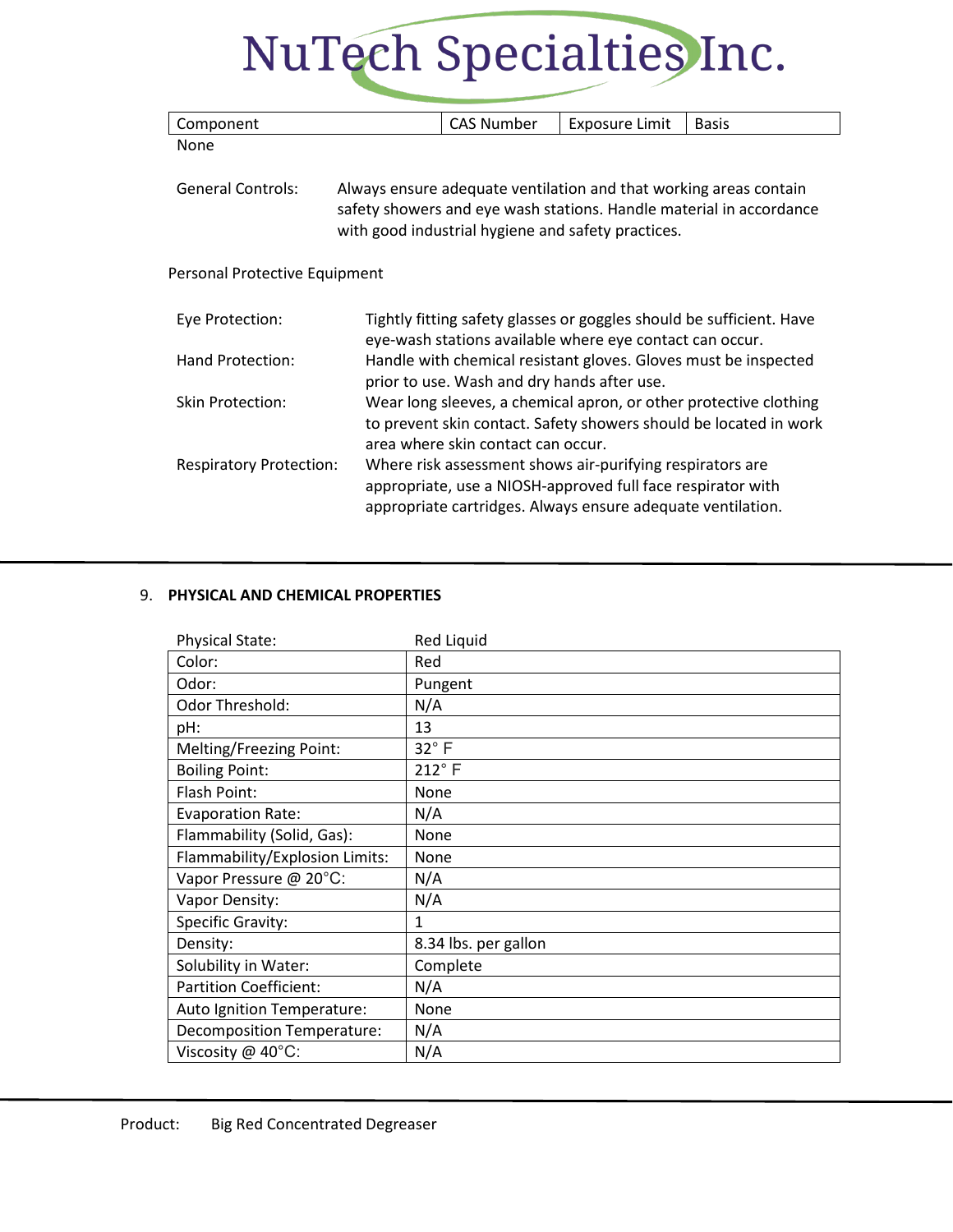

## **10. STABILITY AND REACTIVITY**

| <b>Chemical Stability:</b>                         | Stable              |
|----------------------------------------------------|---------------------|
| <b>Conditions and Materials to Avoid:</b>          | <b>Strong Acids</b> |
| Hazardous Decomposition Products: Oxides of Carbon |                     |

## **11. TOXICOLOGICAL INFORMATION**

Acute Toxicity- Harmful if swallowed

| Component                              | <b>CAS Number</b> | <b>Test</b>                                            | <b>Toxicity</b> |
|----------------------------------------|-------------------|--------------------------------------------------------|-----------------|
| <b>Hydrated Oxide</b>                  | N/A               |                                                        |                 |
| Diethylene Glycol Monobutyl Ether      | N/A               |                                                        |                 |
|                                        |                   |                                                        |                 |
| <b>Potential Health Effects</b>        |                   |                                                        |                 |
| Inhalation:                            |                   | Can cause irritation of respiratory tract              |                 |
| Skin:                                  | Corrosive to skin |                                                        |                 |
| Eyes:                                  | Corrosive to eyes |                                                        |                 |
| Ingestion:                             | swallowed.        | May cause irritation of GI tract. Aspiration hazard if |                 |
| Signs and Symptoms of Exposure:        |                   | Irritation of skin and eyes, burning                   |                 |
| Chronic Effects of Long Term Exposure: | None              |                                                        |                 |

## **12. ECOLOGICAL INFORMATION**

Carcinogenicity: No

## Acute Ecotoxicity

| Component             | <b>CAS Number</b> | Organism      | <b>Ecotoxicity</b>   |
|-----------------------|-------------------|---------------|----------------------|
| <b>Hydrated Oxide</b> | 1310-58-3         | Mosquito/Fish | LC 50 80 mg/L 24 hr. |
| Diethylene Glycol     | No data           |               |                      |
| Monobutyl Ether       |                   |               |                      |

## Ecological Effects

Persistence and Degradability:

Bioaccumulation Potential: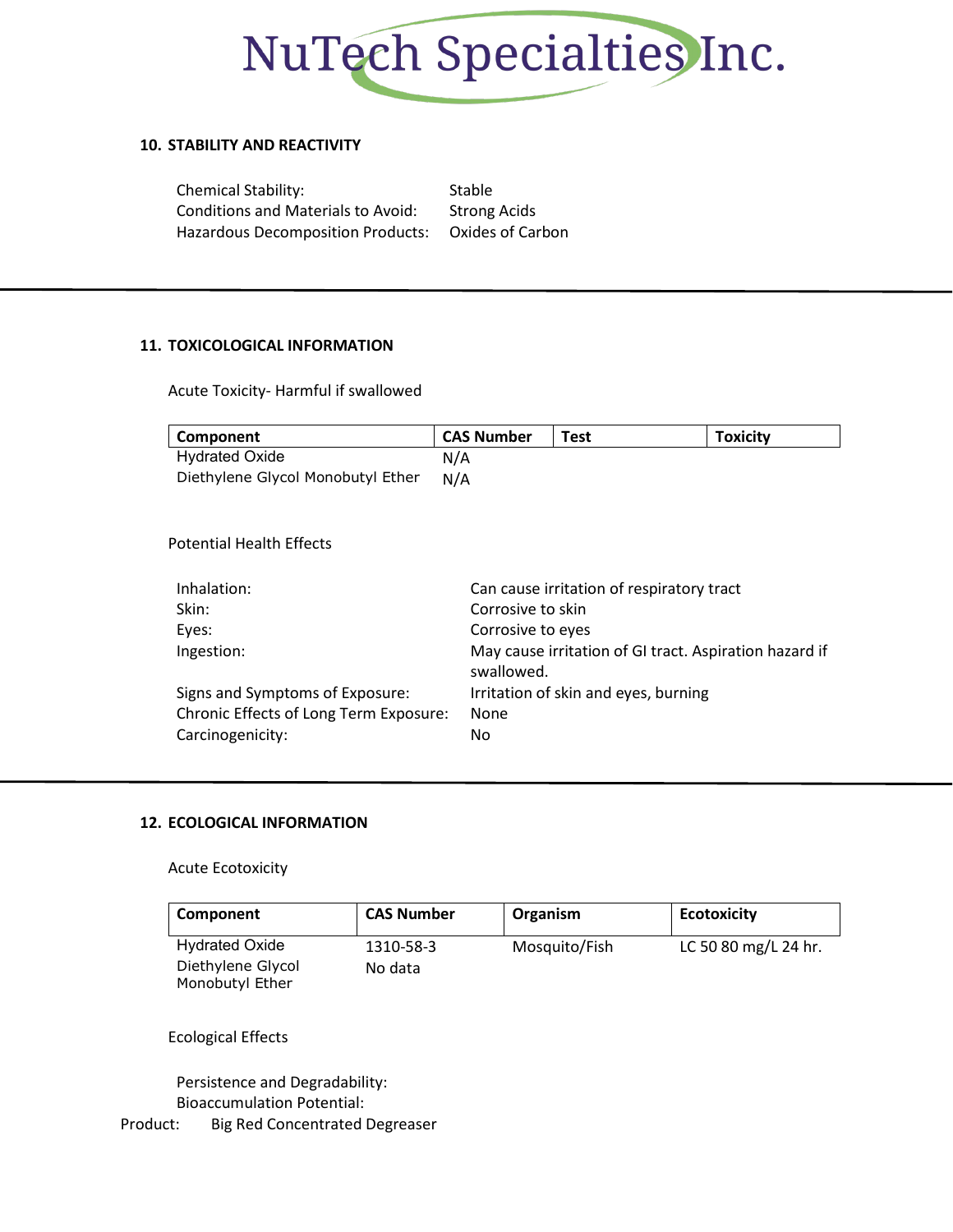

Mobility in Soil: Other Adverse Effects:

## **13. DISPOSAL CONSIDERATIONS**

Disposal: Material should be disposed in accordance with all local, state, and federal regulations. Regulations vary by region. Contaminated Packaging: Dispose of as unused product.

#### **14. TRANSPORT INFORMATION**

DOT Information Not regulated

Proper Shipping Name: UN Number: Hazard Class: Packing Group: Reportable Quantity (RQ): Marine Pollutant: Note:

## 15. REGULATORY INFORMATION

US Federal

| SARA 302 Components:  | None                          |
|-----------------------|-------------------------------|
| SARA 311/312 Hazards: | Immediate acute health hazard |
| SARA 313 Components:  | None                          |
| TSCA Inventory:       | Yes                           |

## **European Union**

EC Inventory: Yes

## **State Regulations**